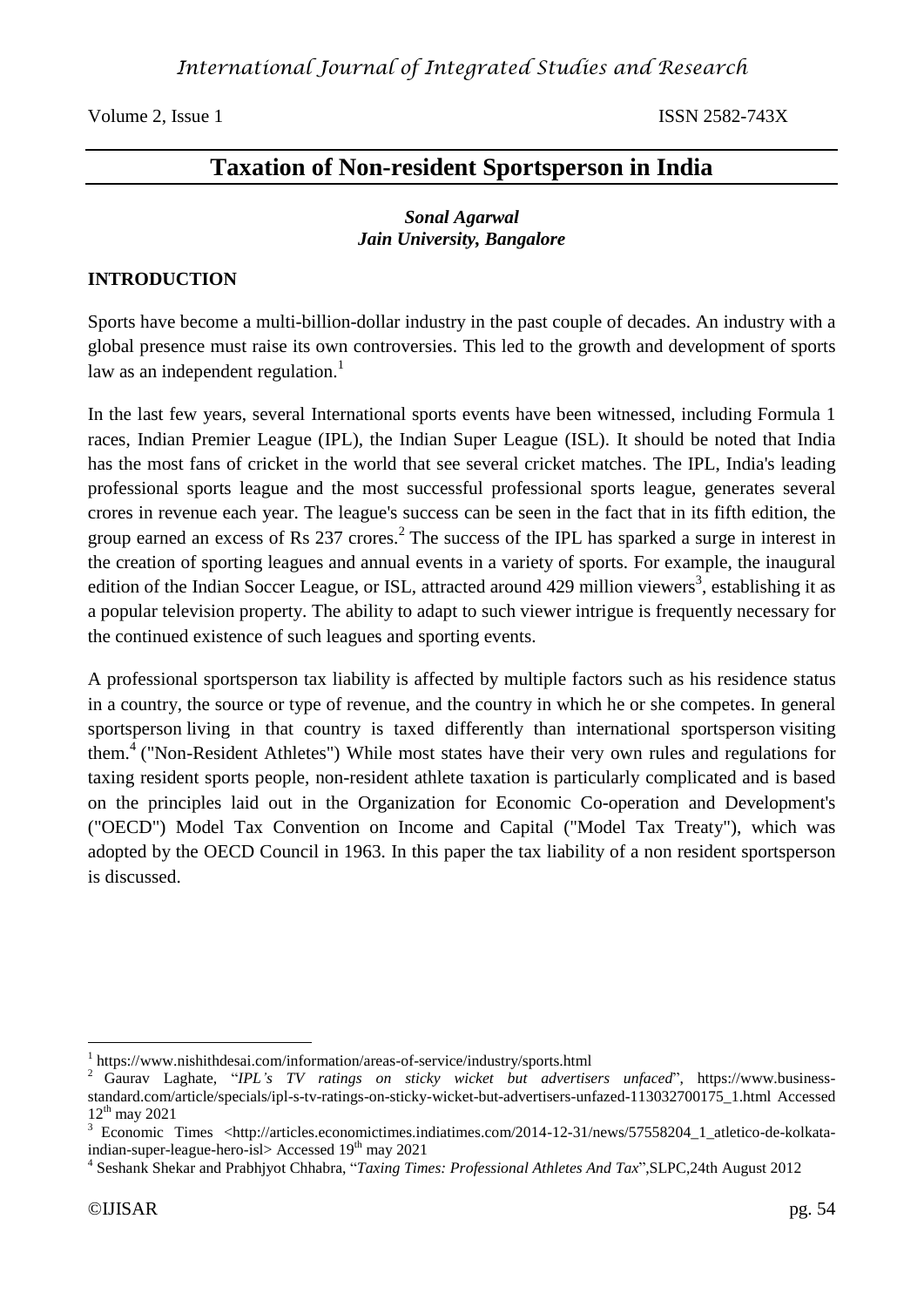Volume 2, Issue 1 ISSN 2582-743X

## **WHO IS A SPORTSPERSON?**

"Sportsmen" has no clear definition. Like the word 'entertainer', sportsperson is also not defined in any statute or tax treaty. According to oxford dictionary a sportsperson is a person who participates in a lot of sports, particularly as a professional<sup>5</sup>

The Merriam-Webster Dictionary defines a sportsman as: "a person who engages in sports (as hunting or fishing)"

"Those who undertake fish and games of chance with profound passion, conviction and respect for their quarry while respecting their heritage, following their guiding principles, and yet encouraging a sense of equality and empathy with others with whom they share the fields and waters.<sup>6</sup>

While the term "sportsmen" is not defined precisely, it isn't restricted to traditional athletic event participants (e.g. runners, jumpers and swimmers). It also encompasses for instance golfing, jockeys, football, cricketing, tennis and competition drivers.<sup>7</sup>

The term "sportsman" was suggested to be substituted for gender-neutral "sportsperson." In Article 17 and its comment, the Committee agreed to make this change.<sup>8</sup>

Almost all treaties have replaced the term "sportsmen" with "sportsperson" to make it genderneutral.

## **DETERMINING THE RESIDENTIAL STATUS**

An individual's taxability in India is determined by his residency status in India during any given fiscal year. The term "residential status" was coined by India's income tax laws and should not be confused with an individual's Indian citizenship. Even if a person is an Indian citizen, he or she may become a non-resident for a year. Similarly, for income tax purposes, a foreign citizen may become a resident of India for a given year. It's also worth noting that the residential status of different types of people, such as individuals, businesses, and corporations, is determined in different ways.<sup>9</sup> In this article, we looked at how a taxpayer's residential status can be determined for any given fiscal year.

How can I tell if I'm a resident or not?

As per the income tax  $act^{10}$ , 1961 taxable persons are classified as: a resident

**6** Jim Braaten, "What Does It Mean To Be A [Sportsman?"](https://sportsmansblog.com/2008/10/09/what-does-it-mean-to-be-a-sportsman/) October 9, 2008

https://sportsmansblog.com/2008/10/09/what-does-it-mean-to-be-a-sportsman/

<sup>1</sup> <sup>5</sup> *Oxford Advanced Learner's Dictionary* (6th ed., 2003)

OECD (2017), Model Tax Convention on Income and on Capital: Condensed Version 2017, OECD Publishing. http://dx.doi.org/10.1787/mtc\_cond-2017-en

<sup>&</sup>lt;sup>8</sup> ISSUES RELATED TO ARTICLE 17 OF THE MODEL TAX CONVENTION Adopted by the OECD Committee on Fiscal Affairs on 26 June 2014

<sup>9</sup> Surabhi chaudhary, *"Residential Status and its impact on an Individual's Income*", 25th September 2020

<sup>&</sup>lt;sup>10</sup> Section 6 of the income tax act, 1961 Residence in India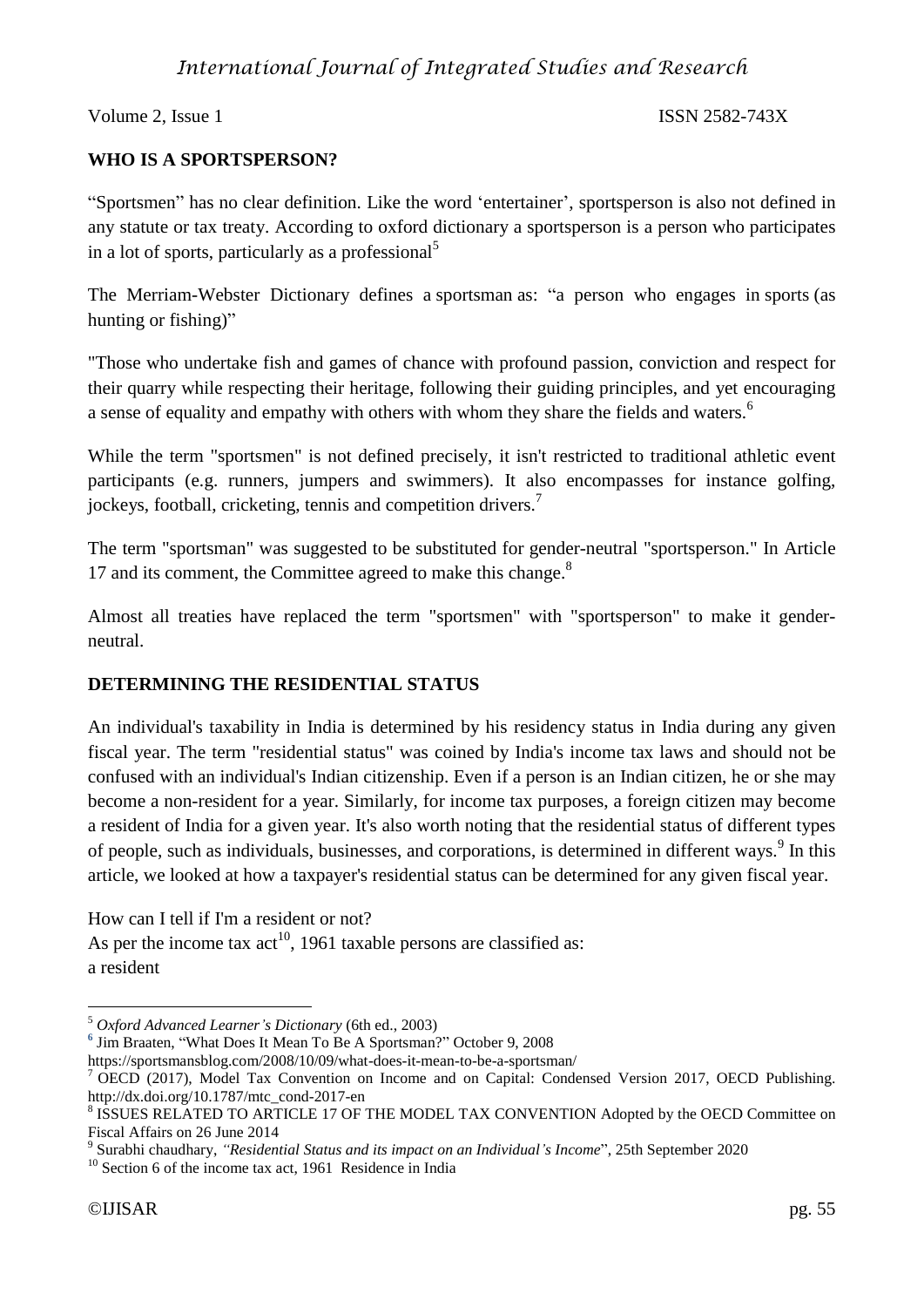Volume 2, Issue 1 ISSN 2582-743X

A non-regularly residing resident (RNOR) Non resident (NR)

Each of the above categories of taxpayers has a different taxability. Let's look at how a taxpayer becomes a resident, an RNOR, or an NR before we get into taxability.

According to section 6(1) of the income tax act,  $1961<sup>11</sup>$  a person is said to be a resident of India if he meets one of the following two criteria:

He has been in India for a period or periods bringing the total 182 days or more in the previous year

OR

He spent 60 days or more in India during the relevant previous year and 365 days or more in India during the four years immediately preceding the relevant previous year.

If a citizen or person of Indian origin leaves India for employment during a fiscal year, he will only be considered a resident of India if he stays in India for 182 days or more.

However, the period for a person whose total revenue (other than foreign sources) exceeds Rs 15 lakh is reduced from fiscal year 2020-21 to 120 days or more.<sup>12</sup> An individual who is a citizen of India and is not liable to tax in any other country will be deemed to be a resident of India beginning in FY 2020-21. Only if his total income (other than from foreign sources) exceeds Rs 15 lakh and he has no tax liability in other countries or territories due to his domicile or residence, or any other similar criteria, is he considered to be a resident.<sup>13</sup>

A person who does not meet any of the requirements set out in (a) or (b) would be a non resident for that year.

## **TAXABILITY UNDER DOMESTIC LAW**

India's domestic income tax law contains special non-resident tax provisions. The Income Tax Act of 1961 ("Act") is sufficiently wide in that it taxes non-resident sportspeople whose income is accrued, deemed to be accrued or received in India. It shall apply the provisions of the Treaty or of the Law which are beneficial to that person. It is therefore in the country's best interest to have a

<sup>1</sup> <sup>11</sup> Section 6(1) of the income tax act, 1961 Residence in India

For the purposes of this Act,—

 $(1)$  An individual is said to be resident in India in any previous year, if he—

<sup>(</sup>*a*) is in India in that year for a period or periods amounting in all to one hundred and eighty-two days or more ; or

<sup>(</sup>*c*) having within the four years preceding that year been in India for a period or periods amounting in all to three hundred and sixty-five days or more, is in India for a period or periods amounting in all to sixty days or more in that year.

Suyash Tripathi, "*Number of days stay in India-Must know for NRIs*, 21st may 2020

 $13$  inserted after clause (*1*) of section 6 by the Finance Act, 2020, w.e.f. 1-4-2021 :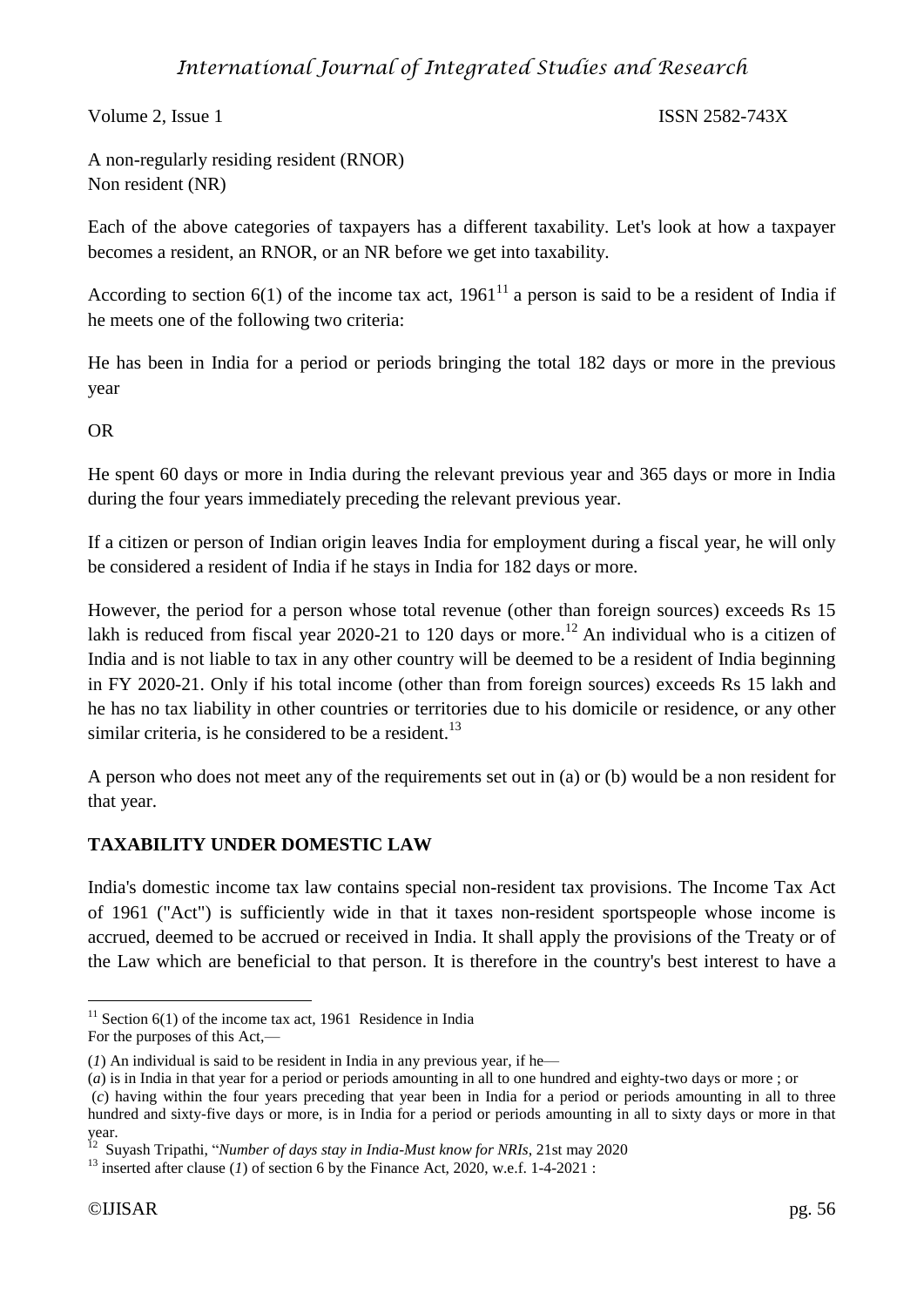Volume 2, Issue 1 ISSN 2582-743X

domestic income tax act that covers all people and generates all types of income from various activities<sup>14</sup>. This is because the domestic law needs to be sufficient to cover the same, if the treaty between the countries is amended with mutual consent.

In accordance with the Income Tax Act 1961 [the Act], the relevant provisions and circulars are:

- Section 115BBA Tax on sportsmen or non-resident associations
- Circular No. 787 of 10.02.2000
- Withholding tax provisions u/s. 194E

## **SECTION 115BBA<sup>15</sup> – TAX ON SPORTSMEN OR NON-RESIDENT ASSOCIATIONS**

(1) Where the total income of an assessee,—

(a) being a sportsman (including an athlete), who is not a citizen of India and is a non-resident, includes any income received or receivable by way of—

(i) participation in India in any game (other than a game the winnings wherefrom are taxable under section 115BB) or sport; or

(ii) advertisement; or

(iii) contribution of articles relating to any game or sport in India in newspapers, magazines or journals; or

(b) being a non-resident sports association or institution, includes any amount guaranteed to be paid or payable to such association or institution in relation to any game (other than a game the winnings wherefrom are taxable under section 115BB) or sport played in India; or

(c) being an entertainer, who is not a citizen of India and is a non-resident, includes any income received or receivable from his performance in India,

the income-tax payable by the assessee shall be the aggregate of—

(i) the amount of income-tax calculated on income referred to in clause (a) or clause (b) or clause (c) at the rate of twenty per cent; and

(ii) the amount of income-tax with which the assessee would have been chargeable had the total income of the assessee been reduced by the amount of income referred to in clause (a) or clause (b) or clause (c) :

<sup>&</sup>lt;sup>14</sup> https://www.nishithdesai.com/information/areas-of-service/industry/sports.html

<sup>&</sup>lt;sup>15</sup> Section 115 BBA of the income tax act 1961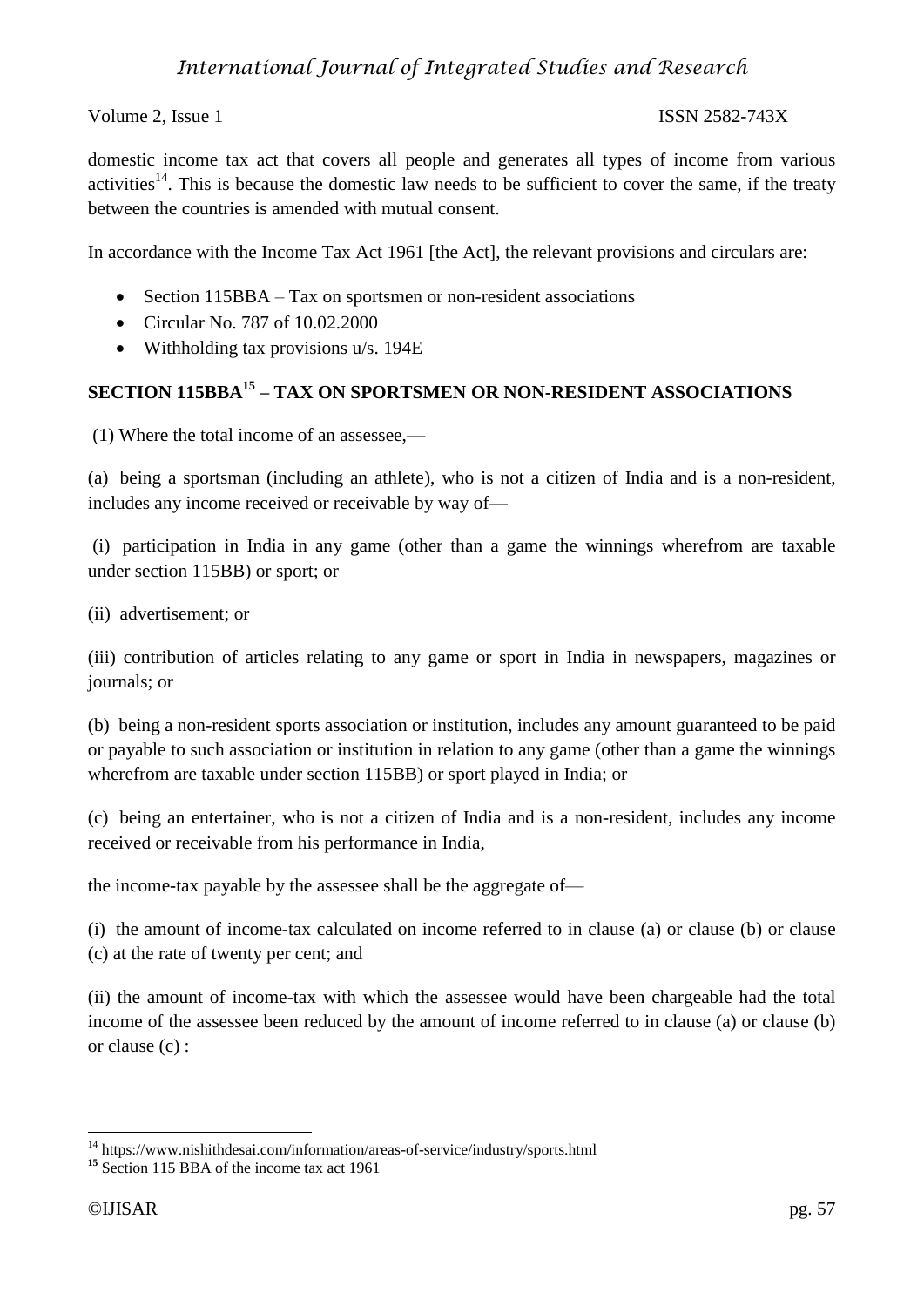Volume 2, Issue 1 ISSN 2582-743X

Provided that no deduction in respect of any expenditure or allowance shall be allowed under any provision of this Act in computing the income referred to in clause (a) or clause (b) or clause (c).

(2) It shall not be necessary for the assessee to furnish under sub-section (1) of section 139 a return of his income if—

(a) his total income in respect of which he is assessable under this Act during the previous year consisted only of income referred to in clause (a) or clause (b) or clause (c) of sub-section (1); and (b) the tax deductible at source under the provisions of Chapter XVII-B has been deducted from such income.

The tax rate of the non-resident sportsperson who is not Indians is set out in Section 115BBA of the Income Tax Act, 1961 ('Act'). It states that where a non-resident sportsman's 'total income'<sup>16</sup> includes any income that he or she gets or receives through participation in any sport, game or advertisement, then the amount of income derived from those sources would be subject to a tax rate of 20%. The proviso to s.115BBA prohibits any deduction from that income of expenses or allowances. In India, therefore, income is grossly taxable.

Non-resident sportspersons who earn income from Indian sources should have a permanent account number (PAN) taking into account the deductions from their income which have been made in relation to their names.<sup>17</sup> Although no requirement is in place for the filing of income tax returns, only the appropriate tax has been deducted from income subject to section 115BBA. On the other hand, before departing from India, sport people are encouraged to obtain tax certification, similar to section 230 of the Income Tax Act, from the relevant tax authorities.<sup>18</sup>

"All deductees, including non-residents who have transactions in India that are subject to TDS, are recommended to obtain a PAN by March 31, 2010 and communicate it to their deductors before tax is deducted on transactions after that date,  $^{19}$ " according to the CBDT notification."<sup>20</sup>

## **THE TAX TREATY PERSPECTIVE**

A treaty signed by two countries is the Double Tax Avoidance Agreement. The agreement has been signed so that one country is an attractive destination and NRIs can be relieved of taxes payable several times. DTAA does not mean that taxes can be entirely avoided in the NRI but it means that

<u>.</u>

 $16$  Section 9 (1) (i) specifies that income deemed to accrue or arise in India includes all income arising or accruing, directly or indirectly, through or from any business connection in India, or through or from any property in India, or through or from any asset or source of income in India, or through the transfer of a capital asset situate in India.

<sup>17</sup> PRESS RELEASE NO. 402/92/2006-MC (04 OF 2010), DATED 20-1-2010

<sup>&</sup>lt;sup>18</sup> Income Tax Act 1961, Section 230

<sup>19</sup>https://www.thehindu.com/business/Without-PAN-foreign-IPL-cricketers-may-lose-one-fifth-of-earnings-astax/article16299444.ece

<sup>20</sup> PRESS RELEASE NO. 402/92/2006-MC (04 OF 2010), DATED 20-1-2010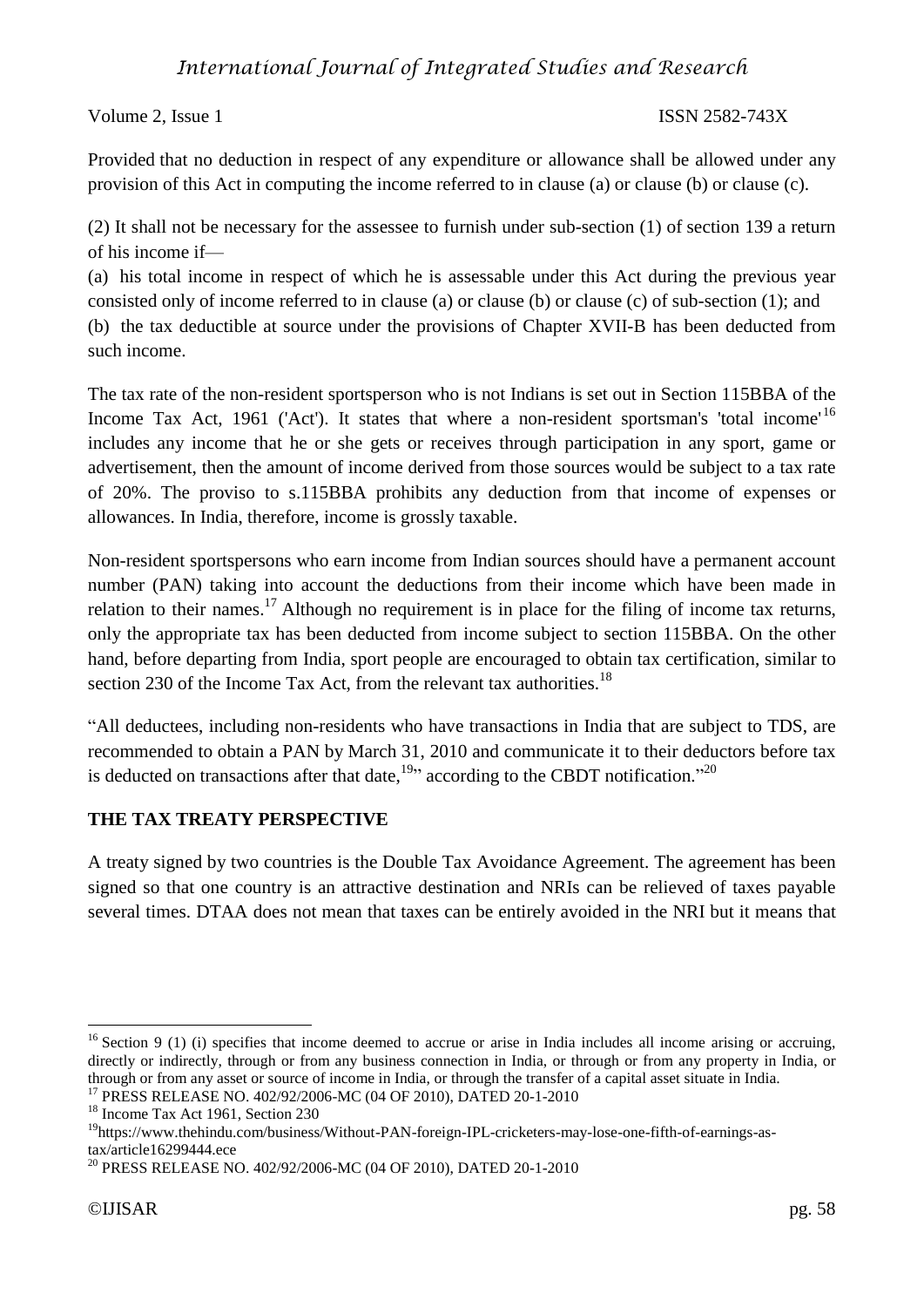Volume 2, Issue 1 ISSN 2582-743X

in both countries the NRI cannot withhold higher taxes.<sup>21</sup> DTAA allows an NRI to reduce its fiscal effect on India's income. Also, DTAA reduces tax evasion instances.

## **DTAA provisions of India-UK:**

In the country in which the activities are exercised, Article  $18^{22}$  of the said Treaty shall apply taxation on income derived by entertainers or athletes from their personal actions as such. Thus, the revenue derived from activities carried out in India by sportsmen residents of the UK is taxable in India and vice versa. The non-residents in the United Kingdom are taxed at the same rate as their dolly rate residents. <sup>23</sup>

The revenues derived by UK residents on activities performed in India shall be excluded from the taxation of India, provided the visits of the entertainers or athletes by the government of the UK, or by a political subdivision or local authorities, are supported wholly or substantially in connection with public funding.

## **India-US provisions DTAA:**

In accordance with Article  $18^{24}$  of the said Treaty, revenue derived from his personal activities in India, as entertainers or athletes, by a residing in the USA may be charged to India where the net income derived from such activities by such an entertainer is deducted from all expenses incurred by him in relation to his visits and performances by such entertainers or athletes; DTAA Article 18 states that If the revenue is more than \$ 1,500, then in the country of performance the full amount is taxable $^{25}$ 

If a sportsman receives income less than the above amount, he may nonetheless be taxed in accordance with the other article of this Convention if that article meets the condition.

Without any amount or time limit the general OECD model permits the taxation of such income in the country of performance. But the U.S. introduces the \$1,500 threshold.

As it is not possible to ascertain if the total revenue will be over \$ 1,500, the country of performance cannot retain a tax on such income at any rate under this convention. Thus, if a US athlete carries out a retaining tax in India, it is to be withheld as provided for in Section 194E, for example.

<sup>&</sup>lt;sup>21</sup> "How NRI can claim benefits under DTAA" <https://cleartax.in/s/how-nris-can-claim-benefits-under-dtaa> Last Accessed 21st May 2021

<sup>22</sup> No. GSR 91(E), dated 11-2-1994

Article 18-Agreement for avoidance of double taxation and prevention of fiscal evasion with United Kingdom of Great Britain and Northern Ireland

<sup>23</sup> Daniel Sandler, *supra* note 10, at p. 227; Daniel Sandler, *The Taxation of International Entertainers and Athletes: All the World's a Stage* 181 (Kluwer Law International, 1995), at p. 181.

 $^{24}$ No. GSR 990(E), dated 20-12-1990 Article 18 of INDIA US DOUBLE TAXATION AVOIDANCE TREATY No.

<sup>&</sup>lt;sup>25</sup> Commentaries on the Articles of the United Nations Model Double Taxation Convention between Developed and Developing Countries, *Commentary on Article 14*, Paragraph 1, at p. 215.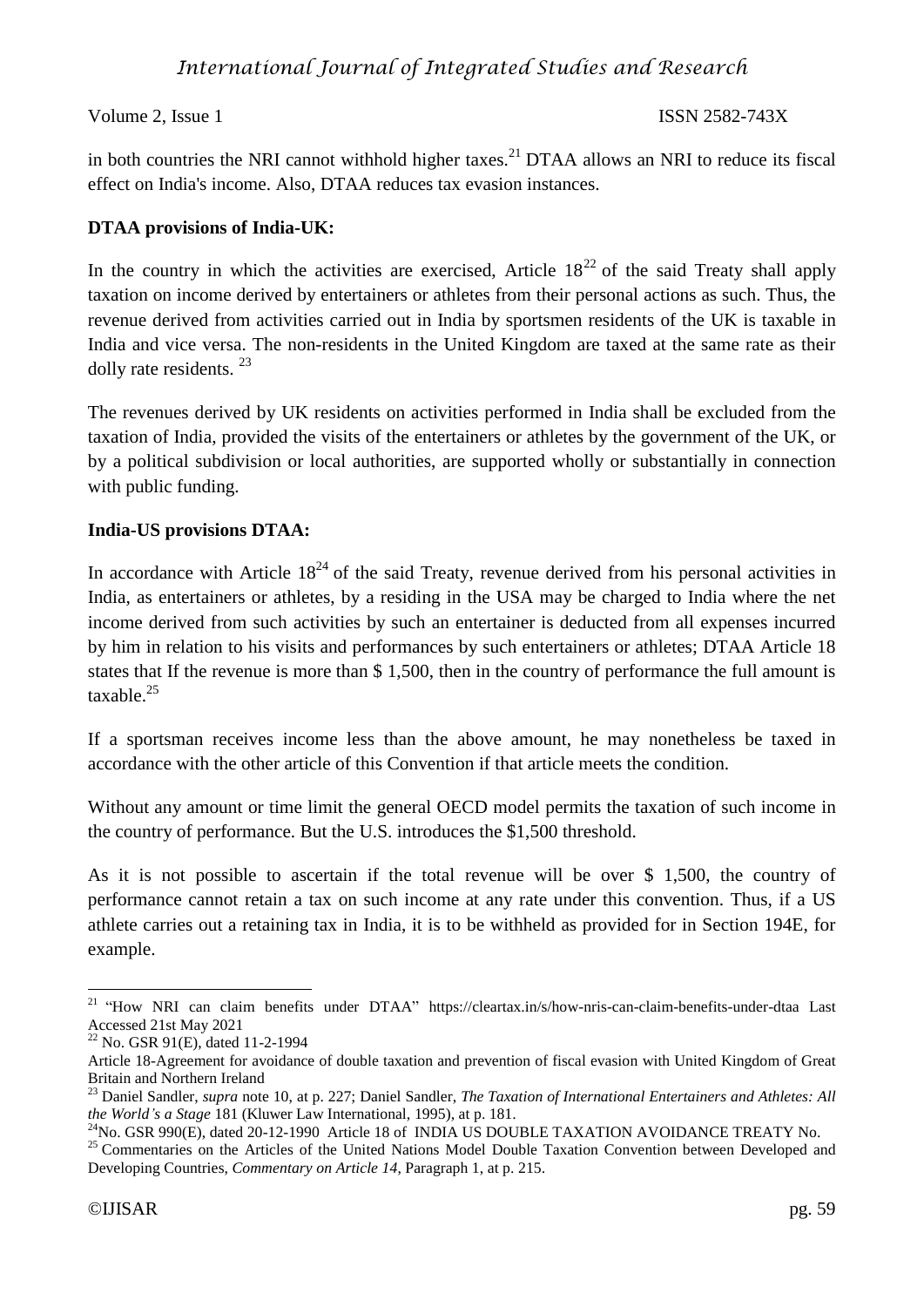### Volume 2, Issue 1 ISSN 2582-743X

In addition, the article does not apply to performances such as producers, managers, technicians, physiographists, coaches etc.

Earnings derived by US residents on activities in India will not be imposed in India when their visits are wholly or substantially supported by public funds or the political subdivision or local authority of the Government of the United States, or by an entertainer or athlete.

### **APPLICABILITY OF DTAA ON TAXATION OF NON RESIDENT SPORTSMEN**

The Dual Tax Avoidance Agreement can prevent non-resident sportsmen paying double tax. Nonresident athletes usually live outside India but gain revenues in India. In such cases, Indian income may attract taxes both in India and their country of residence. This means that taxes on the same income are to be paid twice. The Double Tax Aviation Agreement (DTAA) has been implemented to avoid this. $26$ 

To reimburse non-resident sportspeople in the Treaty, a tax residence certificate (TRC), along with all other documents and information as prescribed, must be supplied to the non-resident sportspeople.<sup>27</sup> For non-residents the application of the Double Taxation Avoidance Agreement (DTAA) must be considered in addition to the provisions of the Income-tax Act  $1961$ <sup>28</sup>. The provisions of treaty or the Act whichever is beneficial for such person shall apply.<sup>29</sup>

Recently supreme court in the case of Pilcom v. CIT ruled that In accordance with Article 194E of the Act, the obligation to deduct a tax at the Source shall not be affected by the DTAA and the amount in question shall always be offered to refund by interest when the tax obligation is contested by the assessee whose deduction is made, the benefit of DTAA may be argued and if the case is drawn up. But it alone cannot relieve Section 194E of the Act of its responsibility."<sup>30</sup>

## **CONCLUSION**

Understanding the context behind the rise of sports as a pastime in India is critical. In contrast to developed countries, the level of investment in sports in developing countries is remarkably lower. In the case of sports people who are non-citizens and non-residents pursuant to Section 115BBA, the Income Tax Act 1961 provides for a concessional taxation regime. This provision shall cover revenues received by means of participation in any game or sport, advertising or article contribution in any newspaper, etc. If any income referred to in Section 115 BBA is payable to a sportsman who is a non-resident (including an athlete) who is not an Indian citizen or an organization for sport who is not a resident), the payer shall, when such income is credited to or paid in cash or by cheques or

<sup>&</sup>lt;sup>26</sup> Neeraj Bhagat & Co, "GST & Income Tax Implication on Non-Resident Sportsmen Coming to India", 27 Apr 2020

<sup>&</sup>lt;sup>27</sup> Section 90/90A OF The Income Tax Act, 1961 Double Taxation Relief

<sup>28</sup> CIRCULAR NO. 787 OF 10.02.2000

<sup>&</sup>lt;sup>29</sup> CA Arun Valera, "Taxation of Artistes, Entertainers and Sportspersons" 3<sup>RD</sup> MAY 2019

<sup>30</sup> PILCOM v. CIT *[2011] 198 Taxman 555 (Cal.) [2011] 198 Taxman 555 (Cal.)*